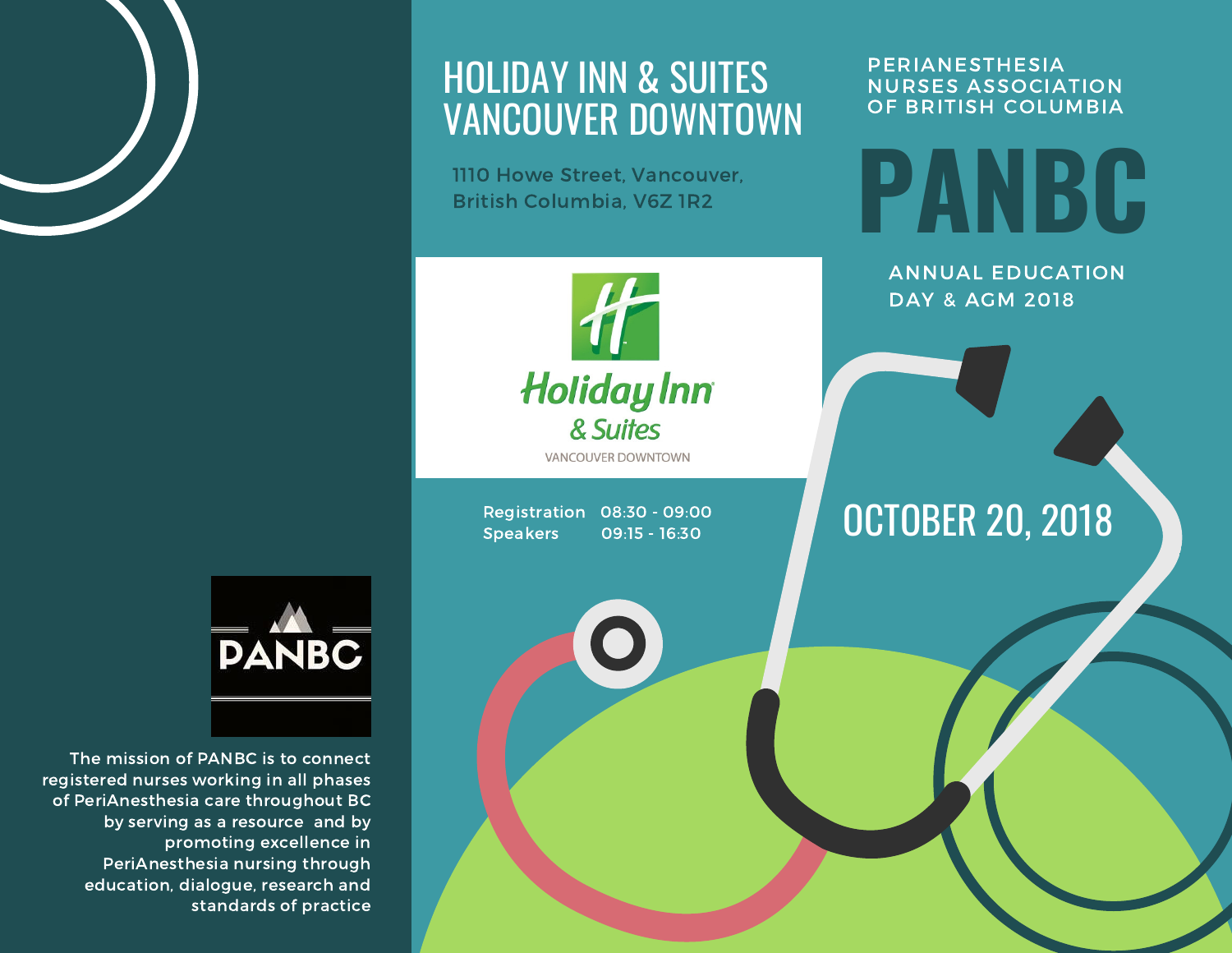## OUR SPONSORS



### Become CNA certified in the PeriAnesthesia Specialty!



# SPEAKERS

◈ Dr. Kurt Samer, MD Anesthesia "Professionalism, where did you go?"

◈ Dr. Barry Thornloe, MD Anesthesia "Obstetric Anesthesia: Update on Preeclampsia and Uretotonic usage in Canada"

◈ Dr. Victor Leung, MD Infectious Diseases and Medical Microbiology

"Why are penicillin allergies harder to remove than tattoos? Understanding the importance of penicillin allergy de-labelling"

◈ Dr. Su-Yin MacDonell, MD Anesthesia MINs Surveillance Update

◈ Dr. Krista Genoway , MD Plastic Surgery Transgender Surgery

◆ Aboriginal Health Speaker Patient Navigation for Healthcare Workers

# www.nurseone.ca NETWORK WINE & CHEESE

Host Wine Bar & Cheese to follow speakers - Network and get to know your fellow colleagues

FEE \$70.00 Conference Fee (For Members)  $\boldsymbol{\mathcal{S}}$ \$95.00 Conference Fee & Membership

### INCLUDES COFFEE & LIGHT LUNCH

Membership with PANBC includes membership with the National Association of PeriAnesthesia Nurses of Canada - NAPAN(c)

www.napanc.ca

Please note: The fee is non- refundable



 $\mathsf{\Omega}\mathsf{-}$  $\blacktriangleleft$  $\blacktriangleright$  PAY ONLINE at www.panbc.ca

 Vancouver, BC V6J 1P5 3 - 1839 W 5th Avenue PANBC c/o Holly Heath MAIL CHEQUE (Payable to: PANBC)



- Attend for free!
- Bursaries available.
- Apply online!